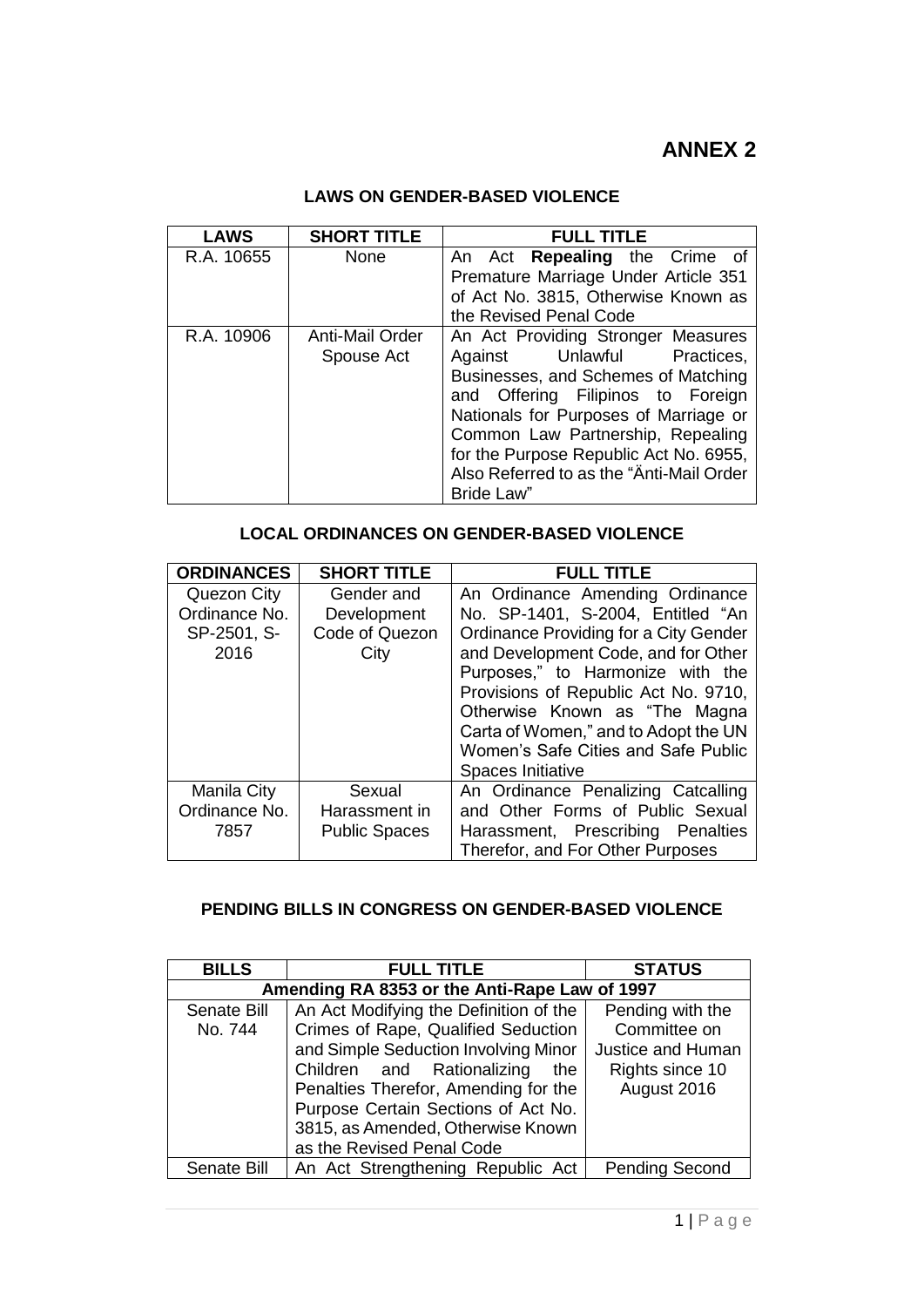| No. 1252                       | No. 8385, Otherwise Known as the<br>Anti-Rape Act of 1997                                                                                                                                                                                                                                                                                                                                                                         | Reading, Special<br>Order since 22<br>May 2017                                                                                                                                     |
|--------------------------------|-----------------------------------------------------------------------------------------------------------------------------------------------------------------------------------------------------------------------------------------------------------------------------------------------------------------------------------------------------------------------------------------------------------------------------------|------------------------------------------------------------------------------------------------------------------------------------------------------------------------------------|
| <b>Senate Bill</b><br>No. 1575 | Increasing the Age for Determining<br>Statutory Rape to Provide Stronger<br><b>Protection for Children</b>                                                                                                                                                                                                                                                                                                                        | Pending with the<br>Committees on<br><b>Justice and Human</b><br>Rights; and<br>Women, Children,<br><b>Family Relations</b><br>and Gender<br>Equality since 4<br>September 2017    |
| <b>Senate Bill</b><br>No. 1895 | Increasing<br>the<br>for<br>An<br>Act<br>Age<br>Determining<br>Statutory<br>Rape<br>to<br>Stronger<br>Provide<br>Protection<br>for<br>Children, and Amending<br>for<br>this<br>Purpose Act No. 3815, as Amended,<br>Also Known as the Revised Penal<br>Code                                                                                                                                                                       | Pending with the<br>Committees on<br><b>Justice and Human</b><br>Rights; and<br>Women, Children,<br><b>Family Relations</b><br>and Gender<br>Equality since 30<br><b>July 2018</b> |
| House Bill<br>No. 97           | An Act Amending Chapter 3 of<br>Republic Act 8353, also known as the<br>Anti-Rape Law of 1997                                                                                                                                                                                                                                                                                                                                     | Pending with the<br>Committee on<br><b>Revision of Laws</b><br>since 26 July 2016                                                                                                  |
| House Bill<br>No. 3299         | An Act Modifying the Definition of the<br>Crimes of Rape, Qualified Seduction<br>and Simple Seduction Involving Minor<br>Rationalizing<br>Children<br>and<br>the<br>Penalties Therefor, Amending for the<br>Purpose Certain Sections of Act No.<br>3815, as Amended, Otherwise Known<br>as the Revised Penal Code                                                                                                                 | Pending with the<br>Committee on<br><b>Revision of Laws</b><br>since 31 August<br>2016                                                                                             |
| House Bill<br>No. 4050         | An Act Amending Republic Act 8353,<br>also known as the Anti-Rape Law of<br>1997                                                                                                                                                                                                                                                                                                                                                  | Pending with the<br>Committee on<br><b>Revision of Laws</b><br>since 18 October<br>2016                                                                                            |
| <b>House Bill</b><br>No. 4148  | An Act Revising the Definition of the<br>Rape and its Penalties<br>Crime of<br>Amending for the Purpose Republic<br>Act No. 8353 Otherwise known as the<br>Anti-Rape Law of 1997                                                                                                                                                                                                                                                  | Pending with the<br>Committee on<br><b>Revision of Laws</b><br>since 7 November<br>2016                                                                                            |
| House Bill<br>No. 5004         | Act Increasing the Age<br>for<br>An<br>Determining Statutory Rape<br>and<br>Other Acts of Sexual Abuse and<br>Exploitation to Provide<br>Stronger<br>Protection for Children and Amending<br>for this Purpose Act No. 3815, as<br>Amended, also known as the Revised<br>Penal Code and Republic Act No.<br>7610, also known as the Special<br>Protection of Children Against Abuse,<br><b>Exploitation and Discrimination Act</b> | Under deliberation<br>by the Committee<br>on Revision of<br>Laws since 12<br><b>March 2018</b>                                                                                     |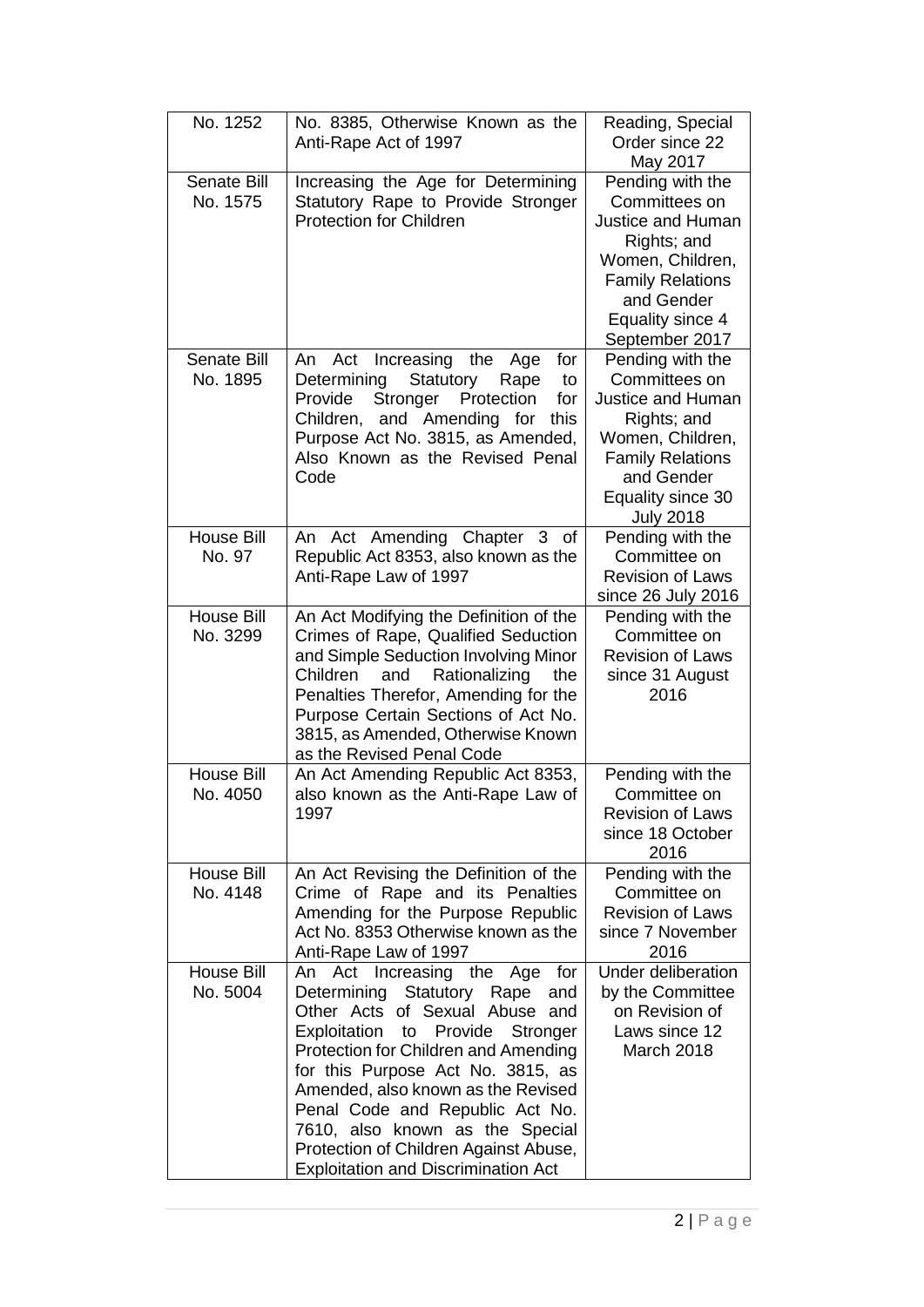| House Bill<br>No. 6088        | An Act Further Expanding the<br>Definition of the Crime of Rape,<br>Amending for the Purpose Act No.<br>3815, as Amended, Otherwise known<br>as the Revised Penal Code                                                                                                                                          | Pending with the<br>Committee on<br><b>Revision of Laws</b><br>since 2 August<br>2017                              |
|-------------------------------|-----------------------------------------------------------------------------------------------------------------------------------------------------------------------------------------------------------------------------------------------------------------------------------------------------------------|--------------------------------------------------------------------------------------------------------------------|
| <b>House Bill</b><br>No. 7992 | An Act Increasing the Coverage of<br>Statutory Rape as Defined in Article<br>266-A (1) (d) of Act No. 3815,<br>Otherwise known as the Revised<br>Penal Code, Amending<br>for the<br>Purpose Act No. 3815 as Amended<br>by Republic Act 8353, Otherwise<br>known as the Anti-Rape Law of 1997                    | Pending with the<br>Committee on<br><b>Revision of Laws</b><br>since 8 August<br>2018                              |
| <b>House Bill</b><br>No. 8125 | An Act Increasing the<br>Age<br>for<br>Statutory Rape<br>Determining<br>and<br>Other Acts of Sexual Abuse and<br>Exploitation to Below 18 Years Old<br>and Provide Stronger Protection for<br>Children and Amending for this<br>Purpose Act No. 3815, as Amended,<br>also known as the Revised Penal<br>Code    | Pending with the<br>Committee on<br><b>Revision of Laws</b><br>since 28 August<br>2018                             |
| <b>House Bill</b><br>No. 8225 | Increasing<br>for<br>An Act<br>the<br>Age<br>Statutory<br>Determining<br>Rape<br>to<br>Stronger<br>Provide<br>Protection<br>for<br>Children, and Amending for<br>this<br>Purpose Republic Act No. 3815, as<br>Amended, also known as the Revised<br><b>Penal Code</b>                                           | Pending with the<br>Committee on<br><b>Revision of Laws</b><br>since 18<br>September 2018                          |
| House Bill<br>No. 8931        | An Act Amending Republic Act 8353,<br>also known as the Anti-Rape Law of<br>1997                                                                                                                                                                                                                                | Pending with the<br>Committee on<br><b>Revision of Laws</b><br>since 4 February<br>2019                            |
|                               | Amending RA 8505 or the Rape Victim Assistance and Protection Act<br>of 1998                                                                                                                                                                                                                                    |                                                                                                                    |
| <b>House Bill</b><br>No. 2651 | Establishing<br>Act<br>Resource<br>An<br>Development And Crisis Assistance<br>Centers For Women And Children In<br>Every Province And City Of The<br>Country, Amending For The Purpose<br>Republic Act No. 8505, Otherwise<br>The<br>Known<br>As<br>Rape<br>Victim Assistance And Protection Act<br>Of 1998"    | <b>Under deliberation</b><br>by the Committee<br>on Women and<br><b>Gender Equality</b><br>since 15 August<br>2016 |
| <b>House Bill</b><br>No. 2793 | Act<br>Establishing<br>Resource<br>An<br>Development And Crisis Assistance<br>Centers For Women And Children In<br>Every Province And City Of The<br>Country, Amending For The Purpose<br>Republic Act No. 8505, Otherwise<br>Known<br>As<br>The<br>Rape<br>Victim<br>Assistance And Protection Act Of<br>1998' | <b>Under deliberation</b><br>by the Committee<br>on Women and<br><b>Gender Equality</b><br>since 17 August<br>2016 |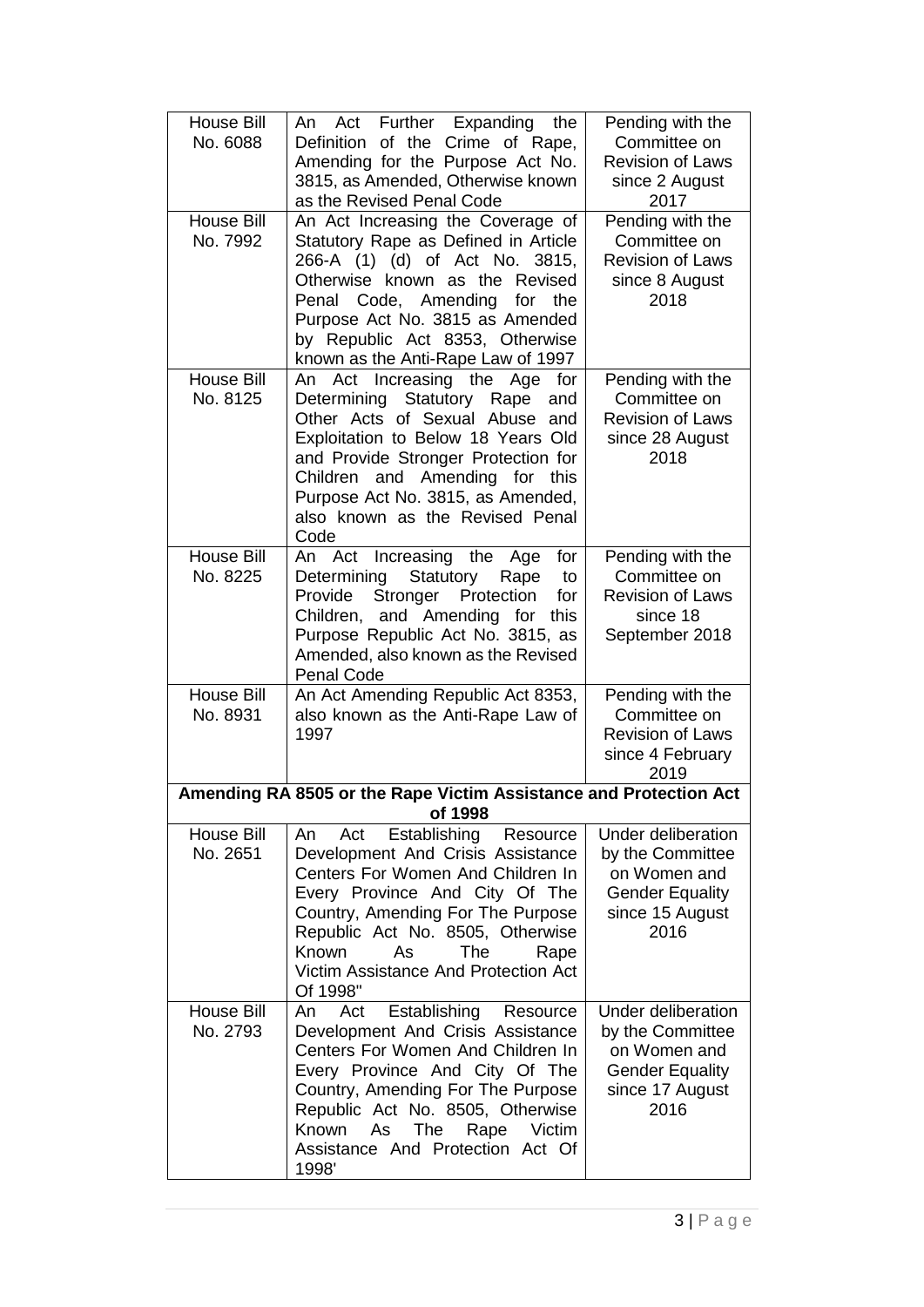| <b>House Bill</b><br>No. 4543  | Establishing<br>Act<br>Resource<br>An<br>Development And Crisis Assistance<br>Centers For Women And Children In<br>Every Province And City Of The<br>Country, Amending For The Purpose<br>Republic Act No. 8505, Otherwise<br>The<br>Victim<br>Known<br>As<br>Rape<br>Assistance And Protection Act Of<br>1998"                                            | <b>Under deliberation</b><br>by the Committee<br>on Women and<br><b>Gender Equality</b><br>since 7 December<br>2016                     |
|--------------------------------|------------------------------------------------------------------------------------------------------------------------------------------------------------------------------------------------------------------------------------------------------------------------------------------------------------------------------------------------------------|-----------------------------------------------------------------------------------------------------------------------------------------|
|                                | Amending/Repealing RA 7877 or the Anti-Sexual Harassment Act of<br>1995                                                                                                                                                                                                                                                                                    |                                                                                                                                         |
| <b>Senate Bill</b><br>No. 412  | An Act Expanding the Coverage of<br>the Definition of the Crime of Sexual<br>Harassment to Include Unwanted<br>Text Messages, Electronic Mail or<br>Communications, or Other Similar<br>Means, Amending for this Purpose<br>Republic Act Numbered<br>Seventy<br>Eight Hundred and Seventy-Seven,<br>Otherwise Known as the Sexual<br><b>Harassment Law</b> | Pending with the<br>Committee on<br>Labor, Employment<br>and Human<br>Resources<br>Development since<br>8 August 2016                   |
| <b>Senate Bill</b><br>No. 1558 | An Act Defining and Penalizing Street<br>Sexual<br>Harassment<br>and<br>Public<br>Spaces Harassment, Expanding the<br>Definition of Sexual Harassment, and<br>Amending for this Purpose Republic<br>Act No. 7877, and for Other Purposes                                                                                                                   | Enrolled copy sent<br>to Malacanang on<br>21 March 2019                                                                                 |
|                                | Amending RA 9262 or the Anti-VAWC Act of 2004                                                                                                                                                                                                                                                                                                              |                                                                                                                                         |
| <b>Senate Bill</b><br>No. 180  | An Act Amending Republic Act No.<br>9262, Defining Electronic Violence<br>Against Women or E-VAW, Providing<br>Protective Measures and Prescribing<br>Penalties Therefor, and for Other<br>Purposes                                                                                                                                                        | Pending with the<br>Committee on<br>Women, Children,<br><b>Family Relations</b><br>and Gender<br><b>Equality since 1</b><br>August 2016 |
| <b>Senate Bill</b><br>No. 1251 | Act<br>Gender-Based<br>An<br>Defining<br>Electronic<br>Violence,<br>Providing<br>Protective Measures and Prescribing<br>Penalties Therefor, and for Other<br>Purposes                                                                                                                                                                                      | Pending with the<br>Committee on<br>Women, Children,<br><b>Family Relations</b><br>and Gender<br>Equality since 28<br>November 2016     |
| <b>House Bill</b><br>No. 5584  | An Act Defining Domestic Violence<br>Individuals<br>Including<br>Against<br>Members of the LGBT Community<br>Other Than Women and Children and<br>Providing for Protective Measures for<br>Victims,<br>Prescribing<br><b>Penalties</b><br>Therefore, and for Other Purposes                                                                                | <b>Under deliberation</b><br>by the Committee<br>on Women and<br>Gender Equality on<br>8 August 2018                                    |
| <b>House Bill</b><br>No. 8655  | An Act Defining Electronic Violence<br>Against Women and Their Children,<br>Providing Protective Measures, and<br>Prescribing Penalties for Violations<br>Thereof, Amending for the Purpose                                                                                                                                                                | Approved by the<br>House on 10<br>December 2018,<br>and transmitted to<br>the Senate on 11                                              |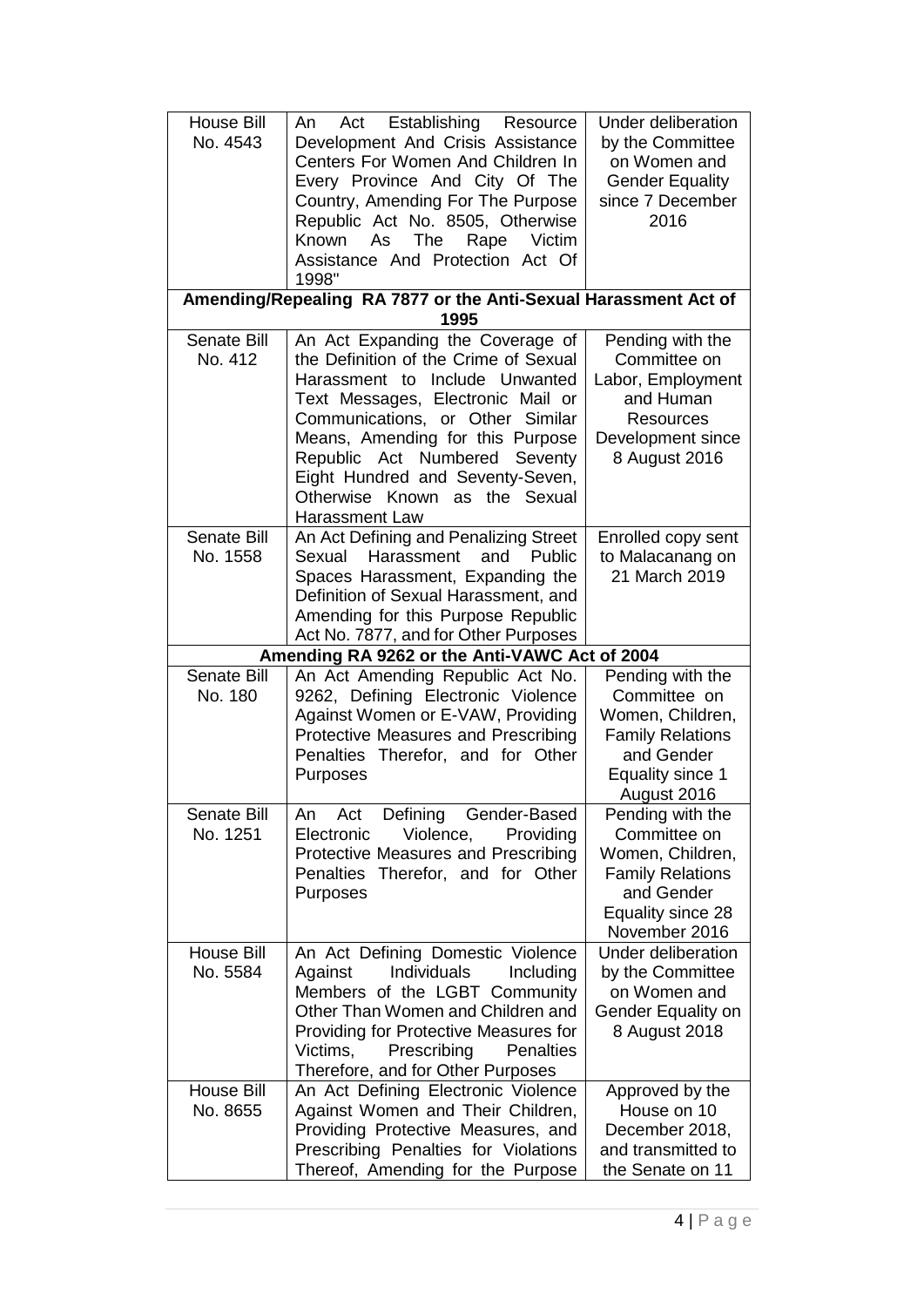|                                      | Republic Act No. 9262, Otherwise<br>Known as the "Anti-Violence Against<br>Women and Their Children Act of<br>2004"                                                                                                                                                                                                                                 | December 2018                                                                                                   |  |  |  |  |  |
|--------------------------------------|-----------------------------------------------------------------------------------------------------------------------------------------------------------------------------------------------------------------------------------------------------------------------------------------------------------------------------------------------------|-----------------------------------------------------------------------------------------------------------------|--|--|--|--|--|
| <b>Anti-Prostitution</b>             |                                                                                                                                                                                                                                                                                                                                                     |                                                                                                                 |  |  |  |  |  |
| <b>Senate Bill</b><br>No. 729        | An Act Addressing the System of<br>Prostitution, Imposing Penalties on its<br>Perpetrators, Providing<br>Protective<br>Measures and Support Services for<br>its Victims, Repealing for the Purpose<br>Articles 202 and 341 of Act No. 3815,<br>as Amended, Otherwise known as the<br><b>Revised Penal Code</b>                                      | Pending with the<br>Committees on<br><b>Justice and Human</b><br>Rights, and<br>Finance since 10<br>August 2016 |  |  |  |  |  |
| <b>Senate Bill</b><br>No. 1914       | An Act Addressing the System of<br>Prostitution, Imposing Penalties on its<br>Perpetrators, Providing Protective<br>Measures and Support Services for<br>and<br>Decriminalizing<br>Victims,<br>its<br>Vagrancy, Repealing for the Purpose<br>Articles 202 and 341 of the Revised<br>Penal Code and Amending<br>R.A.<br>9208, and for Other Purposes | Pending with the<br>Committees on<br><b>Justice and Human</b><br>Rights, and<br>Finance since 7<br>August 2018  |  |  |  |  |  |
| <b>House Bill</b><br>No. 98          | An Act Repealing Articles 202 and<br>341 of the Revised Penal Code and<br>Instituting a System of Protection for<br>Victims of Prostitution and for Other<br>Purposes                                                                                                                                                                               | Pending with the<br>Committee on<br><b>Revision of Laws</b><br>since 26 July 2016                               |  |  |  |  |  |
| <b>House Bill</b><br>No. 1172        | An Act Addressing the System of<br>Prostitution, Imposing Penalties on its<br>Perpetrators, Providing Protective<br>Measures and Support Services for<br>its Victims, Repealing for the Purpose<br>Articles 202 and 341 of the Penal<br>Code                                                                                                        | Pending with the<br>Committee on<br><b>Revision of Laws</b><br>since 1 August<br>2016                           |  |  |  |  |  |
| <b>House Bill</b><br>No. 3865        | An Act Addressing the System of<br>Prostitution, Imposing Penalties on its<br>Perpetrators, Providing Protective<br>Measures and Support Services for<br>its Victims, Repealing for the Purpose<br>Articles 202 and 341 of Act No. 3815,<br>as Amended, Otherwise known as the<br><b>Revised Penal Code</b>                                         | Pending with the<br>Committee on<br><b>Revision of Laws</b><br>since 10 October<br>2016                         |  |  |  |  |  |
| House Bill<br>No. 4279               | An Act Repealing Articles 202 and<br>341 of the Revised Penal Code and<br>Instituting a System of Protection for<br>Victims of Prostitution and for Other<br>Purposes                                                                                                                                                                               | Pending with the<br>Committee on<br><b>Revision of Laws</b><br>since 9 November<br>2016                         |  |  |  |  |  |
|                                      | <b>Prohibiting Child Marriage</b>                                                                                                                                                                                                                                                                                                                   |                                                                                                                 |  |  |  |  |  |
| House Bill<br>No. 8440<br>House Bill | Children<br>Protecting<br>Act<br>An<br>by<br>Prohibiting<br>Declaring<br>and<br>Child<br>Marriage as Illegal and Providing<br>Programs and Penalties Thereof<br>Children<br>Protecting<br>An<br>Act<br>by                                                                                                                                           | Pending with the<br>Committee on<br><b>Welfare of Children</b><br>since 11 December<br>2018<br>Pending with the |  |  |  |  |  |
|                                      |                                                                                                                                                                                                                                                                                                                                                     |                                                                                                                 |  |  |  |  |  |